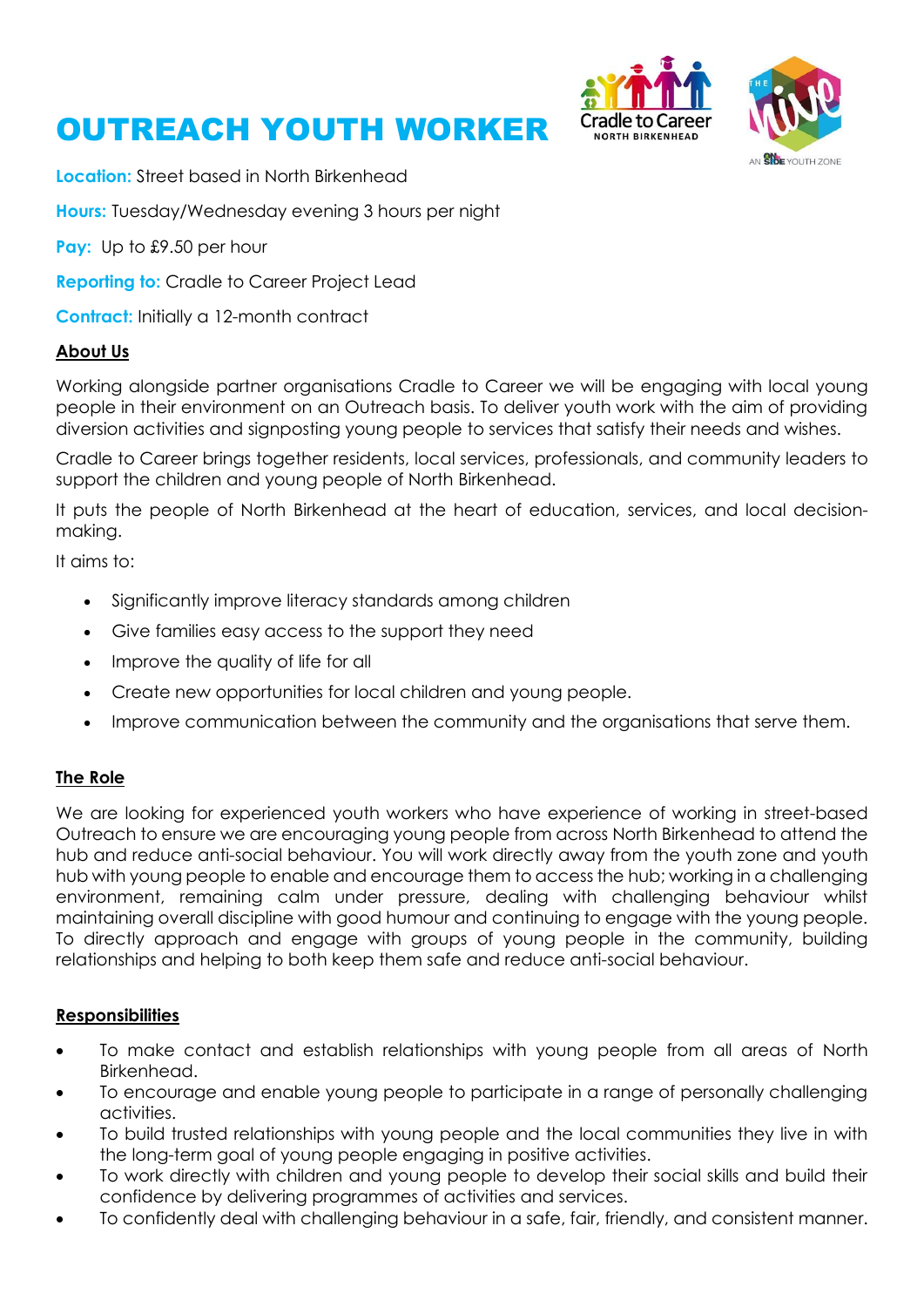- To directly deliver a high-quality programme of activity that is exciting, safe, varied, innovative, developmental, and directly responds to the diverse needs, concerns and interests of the members.
- To design and promote a programme of activities to ensure that opportunities are accessible to all who wish to become involved.
- To work flexibly to ensure the needs of the members are met, including disadvantaged children and young people and those with disabilities or additional needs.
- To ensure that the members maintain a high standard of behaviour and discipline
- To ensure the participation of young people in activities and that their ideas contribute fully to the delivery and evaluation of activities.
- To report engagement numbers of street-based activities to the Outreach Manager or session lead after each session.
- To always promote and safeguard the welfare of children and young people.
- To be an active member of the team and operate in line with the values and principles of Wirral Youth Zone.

### **Additional Information**

The successful candidate will join a strong, supportive team often referred to as a family who all share the aspiration of giving young people the best opportunity to be the best version of themselves. The successful candidate will be given access to an employee assistance programme provided by Medicash, be eligible for the team recognition scheme and will be given the opportunity to attend multiple training sessions. Successful candidates will also have use of the onsite gym during restricted hours subject to a gym induction.

#### **Personal Specification**

|                                                                           | <b>Essential</b> | <b>Desirable</b> |  |
|---------------------------------------------------------------------------|------------------|------------------|--|
| <b>Experience</b>                                                         |                  |                  |  |
| Face to face activity delivery, working with children and young people    | $\checkmark$     |                  |  |
| (aged 11 plus) both in groups and individually                            |                  |                  |  |
| Experience of working with challenging young people                       | $\checkmark$     |                  |  |
| Experience of supporting young people who are disaffected,                | ✓                |                  |  |
| underachieving and / or have social / emotional barriers to participation |                  |                  |  |
| Experience of working with young people in a street based or detached     | $\checkmark$     |                  |  |
| environment                                                               |                  |                  |  |
| <b>Skills and Abilities</b>                                               |                  |                  |  |
| Strong commitment to children and young people and an ability to          | ✓                |                  |  |
| engage and build positive relationships with all young people, including  |                  |                  |  |
| disengaged and disadvantaged young people                                 |                  |                  |  |
| Ability to develop good professional relationships with children, young   | $\checkmark$     |                  |  |
| people, and adults                                                        |                  |                  |  |
| Ability to work with young people to develop their social education by    | ✓                |                  |  |
| providing programmes of activities, services and facilities that are fun  |                  |                  |  |
| and enable young people to develop                                        |                  |                  |  |
| Ability to coach, encourage, motivate and provide reliable support to     | ✓                |                  |  |
| children and young people                                                 |                  |                  |  |
| Confidence in managing a group of children and young people               | $\checkmark$     |                  |  |
| Ability to deliver high quality activity programmes with children and     |                  |                  |  |
| young people who face social exclusion, disadvantage, and                 |                  |                  |  |
| disaffection                                                              |                  |                  |  |
| Ability to identify and challenge discrimination and discriminatory       | $\checkmark$     |                  |  |
| behaviour, taking appropriate action as necessary                         |                  |                  |  |
| Excellent written and verbal communication skills                         | $\checkmark$     |                  |  |
| <b>Knowledge and Understanding</b>                                        |                  |                  |  |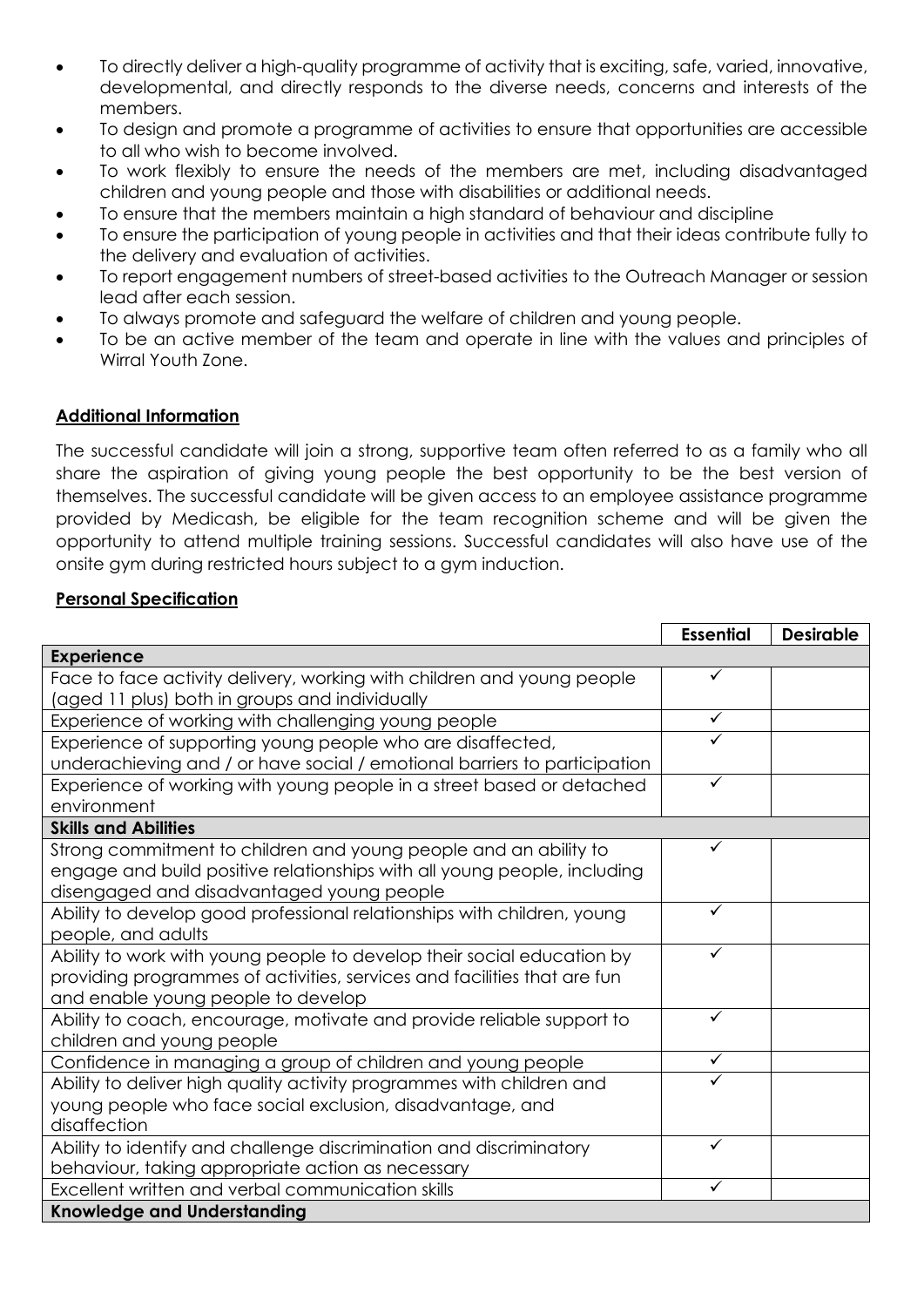| Understanding of the principles of working with children and young                                                                      |   |  |
|-----------------------------------------------------------------------------------------------------------------------------------------|---|--|
| people                                                                                                                                  |   |  |
| Understanding of issues affecting young people's lives                                                                                  | ✓ |  |
| Knowledge of health and safety, diversity awareness and safeguarding<br>best practice and how these relate to children and young people |   |  |
| Delivery of activities within an equality framework                                                                                     | ✓ |  |
| <b>Personal Qualities</b>                                                                                                               |   |  |
| Positive and enthusiastic                                                                                                               |   |  |
| Punctual and reliable                                                                                                                   |   |  |
| Commitment to personal and professional development                                                                                     | ✓ |  |
| A flexible attitude to work and a willingness to perform a variety of duties                                                            |   |  |
| to ensure an efficient and effective service                                                                                            |   |  |
| Willing and able to work in the evenings, and at weekends                                                                               | ✓ |  |
| Willingness to work in all weather conditions                                                                                           |   |  |